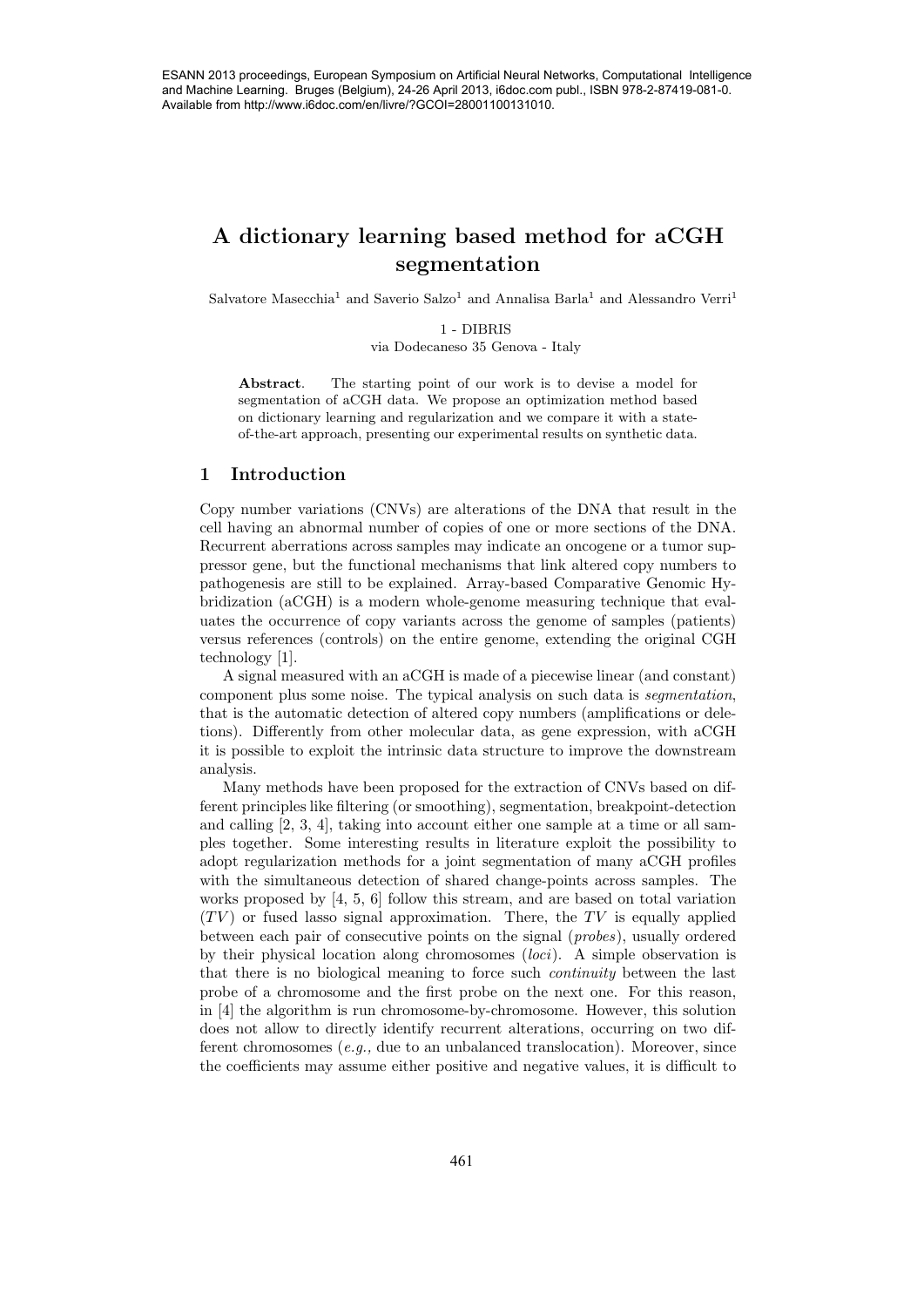understand the role of the corresponding patterns in the representation of the signal. In Dictionary Learning such patterns are usually called atoms.

In this work, we present a novel model for aCGH segmentation based on the minimization of a functional combining several penalties. Our method is an extension of the model proposed by [4] addressing the following improvements:  $(i)$  the segmentation is performed on a signal possibly composed of multiple chromosomes, still preserving independency among chromosomes;  $(ii)$  the coefficients are constrained to be positive, hence simplifying the interpretability of the coefficients matrix in favor of selecting more representative atoms, especially when co-occurent alterations take place. 2628 ESAN 2013 proceedings, European Symposium on Artificial Neural Neural Networks, Computational Intelligence<br>
3642 ESAN 2013 proceeding particular in the representation of the signal neural Neural Networks computationa

In the remainder of the paper we discuss such model, motivating the choice of each penalty. We also present a set of experiments on four types of synthetic data, comparing the results and highlighting the advantages over the model proposed in [4]. The employment of synthetic data offers a more controlled environment. This is the first attempt to validate the effectiveness of such model.

# 2 A new model for aCGH segmentation

In this work we propose an extension of the model proposed by [4] improving several important aspects that will increase the interpretability of the results. Both approaches are based on regularization combining different penalties simultaneously. We now present the problem more formally, recalling, first, the FLLat (Fused Lasso Latent feature) model [4] and then describing the proposed CGHDL (CGH analysis with Dictionary Learning) model.

We are given  $S \in \mathbb{N}$  samples  $(\mathbf{y}_s)_{1 \leq s \leq S}$ , with  $\mathbf{y}_s \in \mathbb{R}^L$ . Then, one seeks *J* simple atoms  $(\beta_j)_{1\leq j\leq J}$  which possibly give complete representation of all samples, in the sense that:  $\mathbf{y}_s \approx \sum_{j=1}^J \theta_{js} \beta_j \quad \forall s = 1, \ldots, S$  for some vectors of coefficients  $\theta_s = (\theta_{js})_{i \leq j \leq J} \in \mathbb{R}^J$ . To achieve this, in [4], the following model is proposed:

$$
\min_{\theta_s, \theta_j} \sum_{s=1}^S \left\| \mathbf{y}_s - \sum_{i=1}^J \theta_{js} \beta_j \right\|^2 + \lambda \sum_{j=1}^J \|\beta_j\|_1 + \mu \sum_{j=1}^J TV(\beta_j) \text{ s.t. } \|\theta_{\cdot j}\|_2^2 \le 1 \quad \forall j. \tag{1}
$$

The  $\ell^1$  penalization term forces each atom  $\beta_j$  to be sparse and the total variation term  $TV(\beta_j) = \sum_{s=2}^{S} |\beta_{js} - \beta_{j,s-1}|$ , induces small variations in the atoms. The hard constraints on the coefficients  $\theta_{.j}$  are imposed for consistency and identifiability of the model. Indeed, multiplying a particular feature  $\beta_j$  by a constant, and dividing the corresponding coefficients by the same constant leaves the fit unchanged, but reduces the penalty.

Our model is an extension of (1), driven by the following optimization problem depending on the three regularization parameters  $\lambda, \mu, \tau > 0$ :

$$
\min_{\theta_s, \beta_j} \sum_{s=1}^S \left\| \mathbf{y}_s - \sum_{i=1}^J \theta_{js} \beta_j \right\|^2 + \lambda \sum_{j=1}^J \left\| \beta_j \right\|_1^2 + \mu \sum_{j=1}^J TV_{\mathbf{w}}(\beta_j) + \tau \sum_{s=1}^S \left\| \theta_s \right\|_1^2
$$
\n
$$
\text{s.t. } 0 \le \theta_{js} \le \theta_{\text{max}}, \quad \forall j = 1, \dots, J \quad \forall s = 1, \dots, L. \tag{2}
$$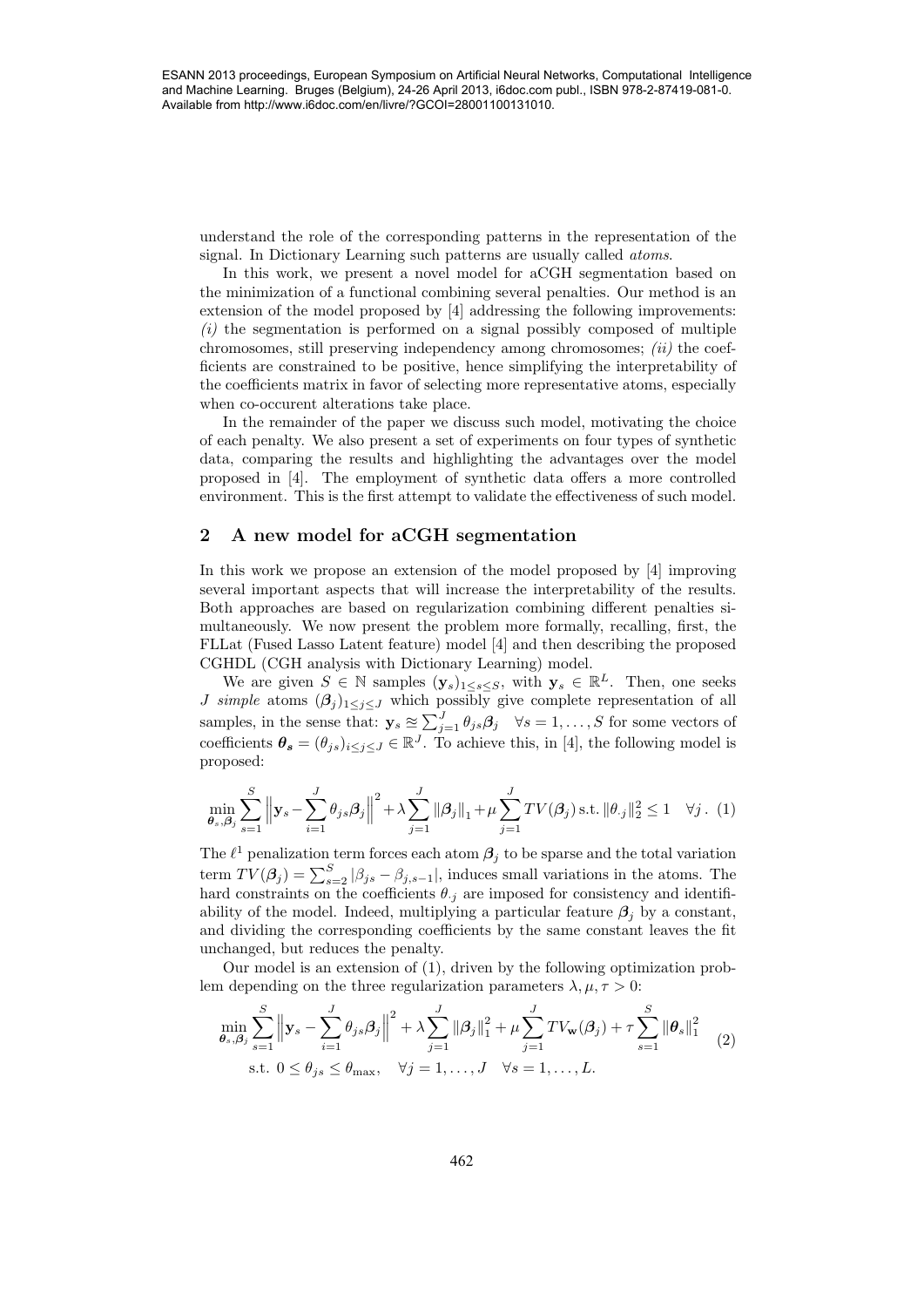This model improves (1), in several aspects.

First, we use a *weighted total variation*:  $TV_{\mathbf{w}}(\mathbf{\beta}_j) = \sum_{l=1}^{L-1} w_l |\beta_{l+1,j} - \beta_{l,j}|$ , where  $\mathbf{w} = (w_l)_{1 \leq l \leq L-1} \in \mathbb{R}^{L-1}$  are properly chosen weights.  $TV_{\mathbf{w}}$  is a generalized total variation due to the presence of the weights w. This modification is introduced in order to relax at some points the constraint of *small jumps* on the atoms. Actually we will use weights that are always 1 with some sparse exceptions where  $w_l$  is close to zero. When dealing with aCGH, this allows to treat signals composed by several chromosomes as a whole, but still guaranteeing an independent analysis for each chromosome. This ensures the capability of identifying concomitant alterations occurring on different chromosomes.

Second, we constrain the coefficients to be positive. This avoids a cancellation effect in the representation of the signal leading to a simpler matrix of coefficients and a matrix of atoms which more clearly reveals the latent patterns in the data. In this way interpretability of the results is improved. For instance, when losses and gains occur within data at the same locus, the model selects different atoms to describe them as different phenomena. We further penalize the coefficients by the term  $\tau \sum_{s=1}^{S} \|\boldsymbol{\theta}_s\|_1^2$ , which induces sparsity along the set of weights associated to each sample separately. This permits to regulate how much different atoms each sample can combine in order to reconstruct the original signal. 463 ESANN 2013 proceedings, European Symposium on Artificial Neural Networks, Computational Intelligence

Third, instead of  $\lambda \sum_{i=1}^{J} ||\beta_j||_1$ , which forces a general sparsity in (1), we use the term  $\lambda \sum_{i=1}^J \|\boldsymbol{\beta}_j\|_1^2$  $\frac{2}{1}$ , that gives a structured sparsity along the columns of the matrix of atoms  $[\beta_1, \ldots, \beta_J]$ .

To solve (2), we use a proximal alternating algorithm, as studied in its generality in [7]. We set **Y**, **B** and  $\Theta$  as the matrices of data, atoms and coefficients respectively, and introduce the partial functions:

$$
\varphi_{\mathbf{B}}(\mathbf{\Theta}) = \frac{1}{2} \left\| \mathbf{Y} - \mathbf{B} \mathbf{\Theta} \right\|_{F}^{2} + \delta_{\Delta_{S}^{J}}(\mathbf{\Theta}) + \tau \sum_{s=1}^{S} \left\| \mathbf{\Theta}(:,s) \right\|_{1}^{2}
$$
  

$$
\psi_{\mathbf{\Theta}}(\mathbf{B}) = \frac{1}{2} \left\| \mathbf{Y} - \mathbf{B} \mathbf{\Theta} \right\|_{F}^{2} + \lambda \sum_{j=1}^{J} \left\| \mathbf{B}(:,j) \right\|_{1}^{2} + \mu \sum_{j=1}^{J} TV_{\mathbf{w}}(\mathbf{B}(:,j)),
$$
\n(3)

where  $\delta_{\Delta_{S\times J}}$  is the indicator function of the box set  $\Delta_{S\times J} = [0, \theta_{\text{max}}]^{S\times J}$ . Then, the *alternating proximal algorithm*, with  $\eta_k, \zeta_k > 0$ , is as follows:

$$
\mathbf{\Theta}_{k+1} = \text{prox}_{\eta_k \varphi_{\mathbf{B}_k}}(\mathbf{\Theta}_k) := \text{argmin}_{\mathbf{\Theta}} \left( \varphi_{\mathbf{B}_k}(\mathbf{\Theta}) + (2\eta_k)^{-1} \left\| \mathbf{\Theta} - \mathbf{\Theta}_k \right\|_F^2 \right),
$$
  

$$
\mathbf{B}_{k+1} = \text{prox}_{\zeta_k \psi_{\mathbf{\Theta}_{k+1}}}(\mathbf{B}_k) := \text{argmin}_{\mathbf{B}} \left( \psi_{\mathbf{\Theta}_{k+1}}(\mathbf{B}) + (2\zeta_k)^{-1} \left\| \mathbf{B} - \mathbf{B}_k \right\|_F^2 \right).
$$
 (4)

In (4)  $\text{prox}_{\zeta\psi_{\Theta}}$ ,  $\text{prox}_{\eta\varphi_{\mathbf{B}}}$  denote the proximity operators with respect to the partial functions (3). They can be computed approximately, by a duality based (inner) algorithm, with a given and controlled precision [8].

# 3 Experiments

In this section we describe the generation of synthetic data and the experimental results obtained by employing CGHDL. The model of the signal follows [4] and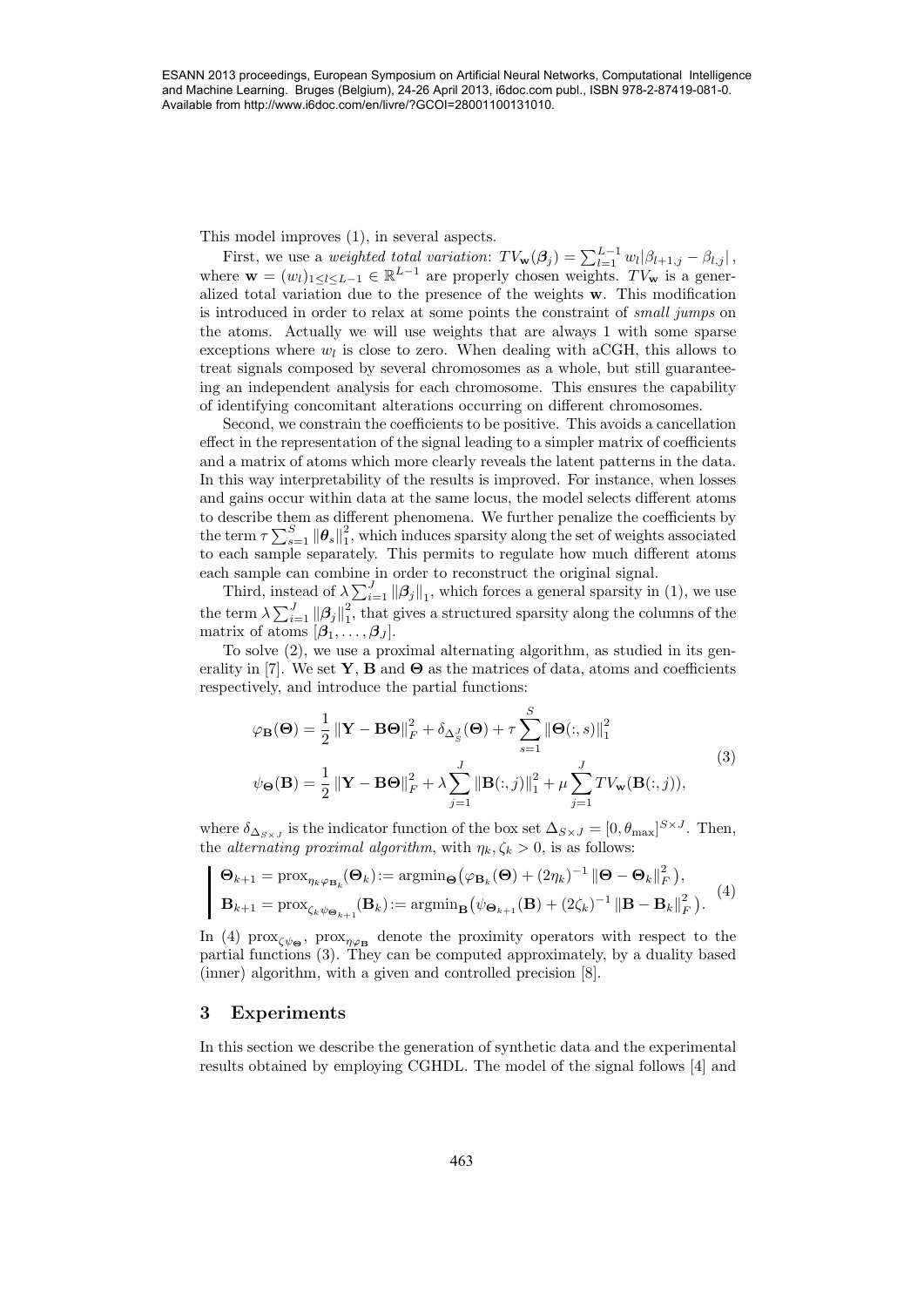and Machine Learning. Bruges (Belgium), 24-26 April 2013, i6doc.com publ., ISBN 978-2-87419-081-0. Available from http://www.i6doc.com/en/livre/?GCOI=28001100131010.



Fig. 1: Mean signals of the two patterns used for Dataset 4 generation.

the additive noise model follows [2].

#### 3.1 Synthetic data generation

The signal is defined as:

$$
y_{ls} = \mu_{ls} + \epsilon_{ls}, \quad \mu_{ls} = \sum_{m=1}^{M_s} c_{ms} I_{\{l_{ms} \le l \le l_{ms} + k_{ms}\}}, \quad \epsilon_{ls} \sim N(0, \sigma^2), \tag{5}
$$

where  $l = 1, \ldots, L$ ,  $s = 1, \ldots, S$ ,  $\mu_{ls}$  is the mean, and  $\sigma$  is the standard deviation of the noise  $\epsilon_{ls}$ . The mean signal  $\mu_s$  is a step function where  $M_s$  is the number of segments (regions of CNVs) generated for sample s and  $c_{ms}$ ,  $l_{ms}$  and  $k_{ms}$ are the height, starting position and length respectively for each segment. We chose  $M_s \in \{1, 2, 3, 4, 5\}, c_{ms} \in \{\pm 1, \pm 2, \pm 3, \pm 4, \pm 5\}, l_{ms} \in \{1, \ldots, L-100\}$ and  $k_{ms} \in \{5, 10, 20, 50, 100\}, L = 1000, S = 20$ . According to this general schema, we generated four types of datasets: 2648 ESAN Estimation profits and the state of the state of the state of the state of the state of the state of the state of the state of the state of the state of the state of the state of the state of the state of the st

Dataset 1: The samples are generated in order to minimize the probability of sharing segments, following the same schema as in [4, Sec. 4.1, Dataset 1].

Dataset 2: Following [4, Sec. 4.1, Dataset 2], the samples are designed to have common segments of CNVs. Each shared segment appears in the samples according to a fixed proportion randomly picked between (0.25, 0.75). Starting points, lengths are shared among the selected samples, whereas the amplitudes  $c_{ms}$  still may vary within samples. The unshared segments are built as in *Dataset 1* for a maximum of 5 segments per sample.

Dataset 3: The atoms  $\beta_j$  are generated according the same schema of (5). The coefficients  $\theta_{js}$  are randomly sampled in [0, 1] and the signal is built as  $\mathbf{Y} = \mathbf{B}\mathbf{\Theta}$ . Dataset 4: This dataset is explicitly designed to mimic a real signal composed of different chormosomes. We build three classes of samples. One third of the samples has mean signal as in the upper panel of Fig.1, one third has mean signal as in the lower panel of Fig.1 and the remaining third is built as Dataset 1.

#### 3.2 Parameter selection

The choice of the parameters  $(J, \lambda, \mu, \tau)$  is done according to the Bayesian information criterion (BIC) [9]. The BIC mitigates the problem of overfitting by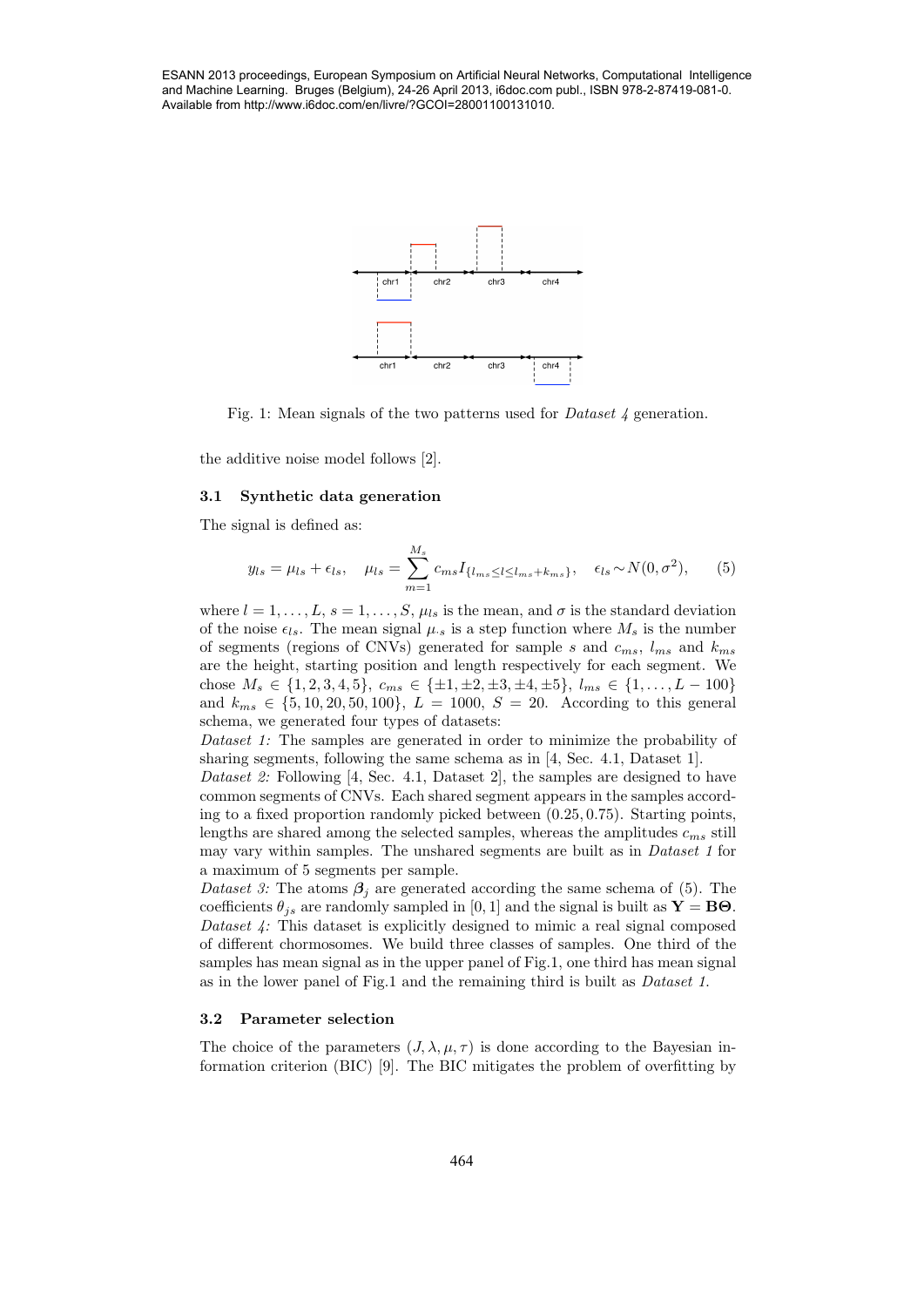and Machine Learning. Bruges (Belgium), 24-26 April 2013, i6doc.com publ., ISBN 978-2-87419-081-0. Available from http://www.i6doc.com/en/livre/?GCOI=28001100131010.



Fig. 2: ROC curves for varying levels of noise and different dataset type. The left column shows  $\sigma = 1.0$ , while the right column shows  $\sigma = 2.0$ . Red lines refer to the performances on the noisy Y, dashed and solid lines refer to FLLat and CGHDL performances, respectively.

introducing a penalty term for the complexity of the model. In our case the BIC is written as:  $(SL) \cdot \log \left( \frac{\|\mathbf{Y} - \mathbf{B}\mathbf{\Theta}\|_F^2}{SL} \right) + k(\mathbf{B}) \log(SL)$  and  $k(\mathbf{B})$  is computed as the number of jumps in  $\vec{B}$  and ultimately depends on the parameters  $(J, \lambda, \mu, \tau)$ . Note that, differently from [4], we also use BIC to select the number of atoms J.

## 3.3 Results

For the experiments we used Python scripts, implementing ex novo our approach and wrapping the available R code (FLLat) for the method  $(1)$ . The number of atoms J varied in  $\{5, 10, 15, 20\}$ . Fig. 2 shows the performances of the two approaches. Following [4], ROC curves are built by evaluating the correct detection of alterations based on the denoised signal: the results are comparable. Performances on the raw noisy signal are also plotted for reference. Fig. 3 shows a plot of the solutions obtained by the two approaches on *Dataset 4*. The algorithm